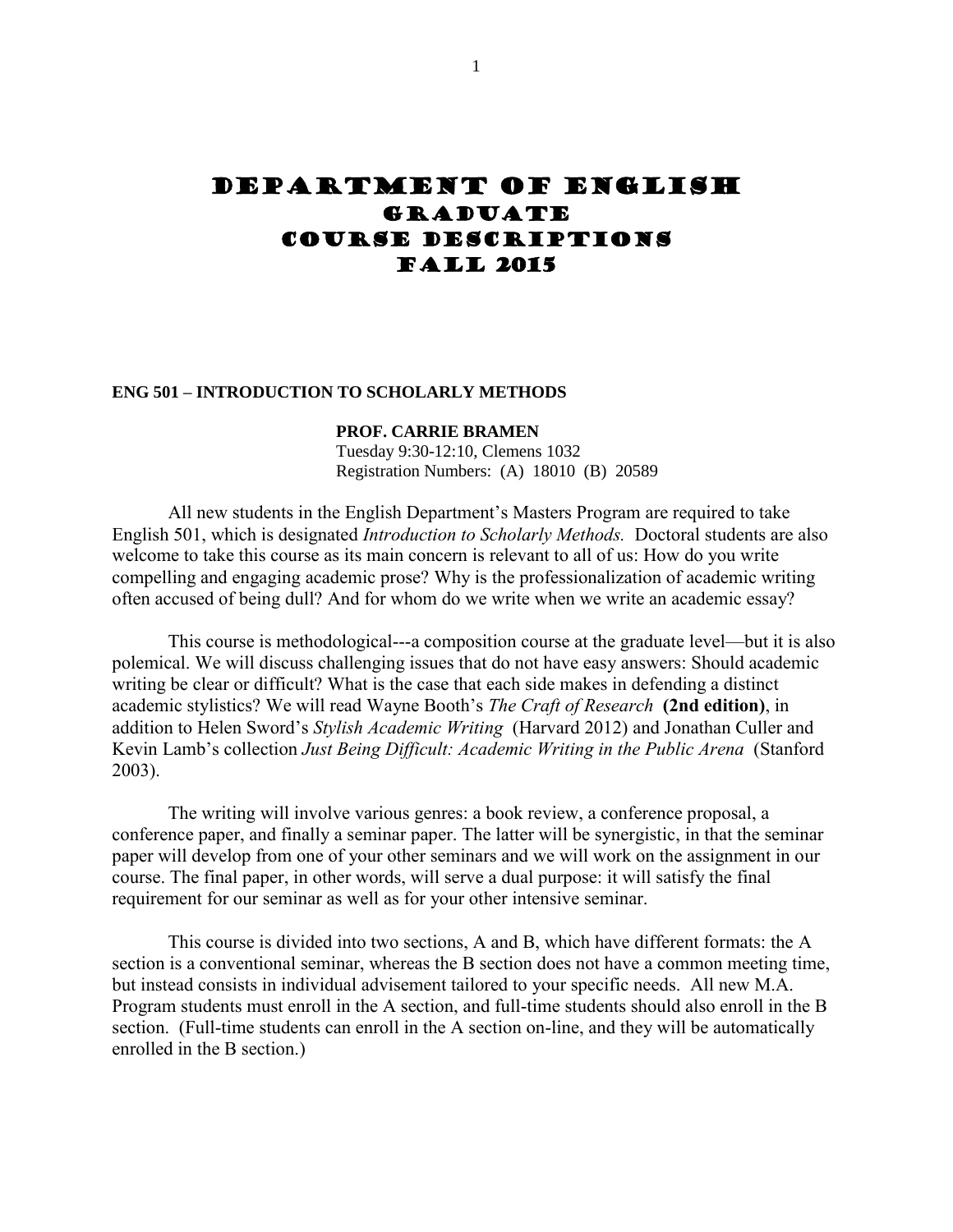English 501 A is intended to enhance our familiarity and facility with the kinds of questions literary scholars ask today and their strategies for answering them. We will study various critical approaches and gain a grounding in research methods.

**(Please note that while the A and B sections of this course can count toward your eight-semester requirement for the M.A. and while the A section is required for all new M.A. students, neither the A nor the B section of this course counts toward the four intensive seminars required for the degree.)**

### **ENG 502 – INTRODUCTION TO CRITICAL THEORY**

**PROF. SUSAN EILENBERG** Friday 12:30-3:10, Clemens 1032 Registration Number: 19067

**Description not available.**

## **ENG 507 – OLD ENGLISH**

#### **PROF. JEROLD FRAKES**

Registration Numbers: (A) 23712 (B) 23736

Graduate students will meet with Eng 302 (see listing below) and do the same language-learning work as the undergraduates. One extra meeting (time to be arranged) per week is required of graduate students, in which more advance work appropriate for the graduate level will be done.

## **ENG 302 – OLD ENGLISH**

Tuesday/Thursday, 11:00-12:20, O'BRIAN 210

Old English often has a bad reputation, as if the course itself were as dark and ghoulish as the monsters that Beowulf has to fight. Well, it doesn't have to be like that. Most students who get turned off by Old English have been forced to read *Beowulf* as if it were as easy and accessible as a rerun episode of 'The Big Bang Theory.' Well, the bottom line is that it isn't so very accessible, and learning to read Old English does in fact require some work. But it is possible, even in a single semester, and it is quite rewarding and can also be a lot of fun, because there is a great deal of interesting material in Old English that you won't find elsewhere and that has nothing to do with swords and ogres and dragons (although there is some of that, too). Some students may find that Old English looks like a foreign language, but if you as speakers of modern English are briefly trained to recognize consciously what you already know about English, then suddenly Old English is, well, not exactly immediately like reading the *Spectrum*, but with some patience a whole new culture does in fact open up for you. Try reading the following sentence. *His linen socc feoll ofer bord in thaet waeter and scranc*. Yes, you're right, that's exactly what it means. And you are also right that this particular sentence is not exactly scintillating. But you've now read your first authentic Old English sentence, so it's a start.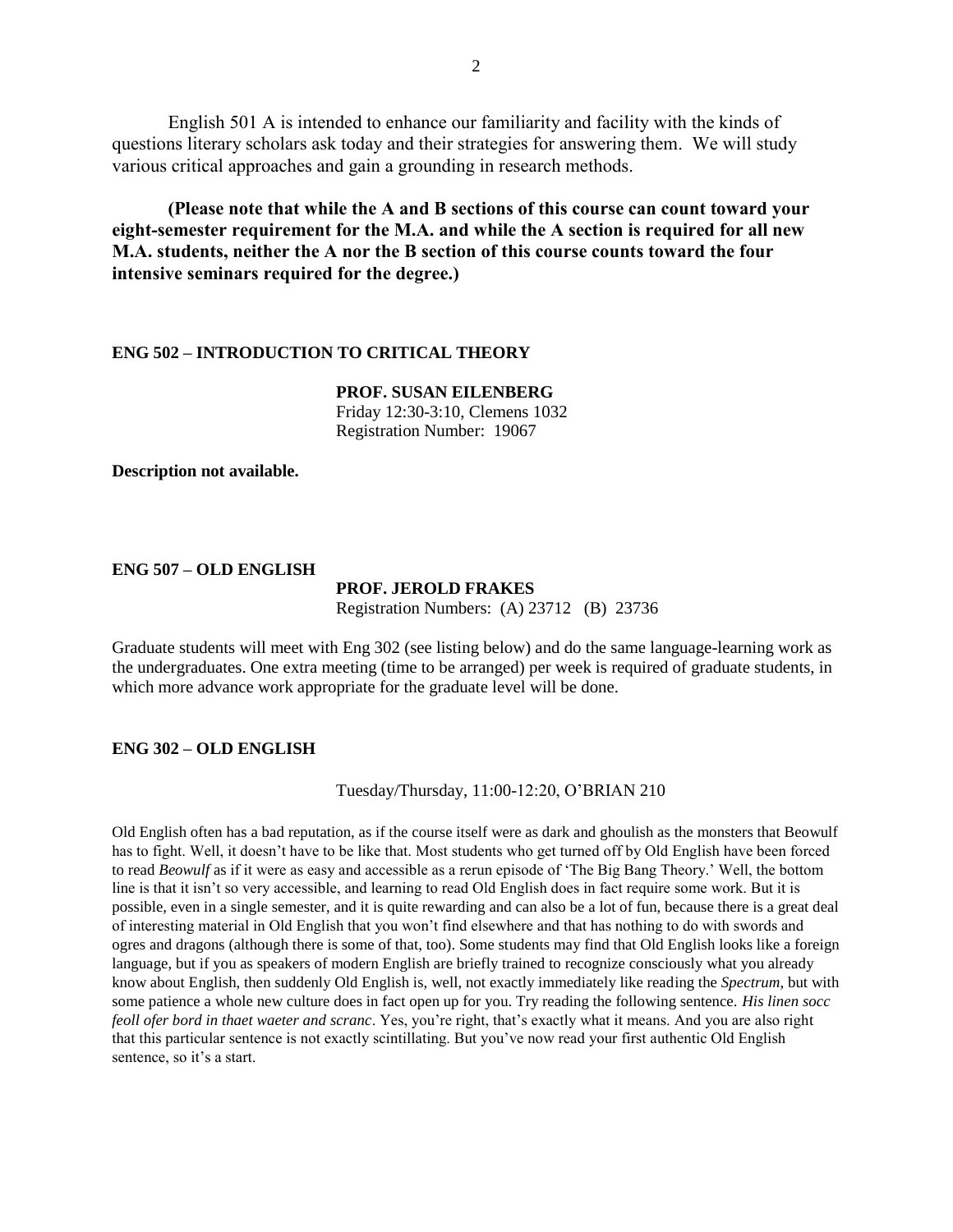In the course we will spend a couple of weeks with guided review of what you already know about English, so that you can apply that knowledge to thousand-year-old texts. You know, for instance, that we add -s to nouns to make them plural (girl/girls), but you also know that there are some exceptions to that rule (deer/deer, child/children). All three of those patterns are also present in Old English, and recognizing them as patterns in modern English alerts you to make use of that knowledge in reading Old English. You also know that if you dance and drink too much tonight, by tomorrow you have to say that you danced and drank (not drinked) too much. Both of those familiar patterns of past tense verb formation are also present in Old English. Once we have refreshed our memories about things like this that we already know, we'll be ready for reading Old English texts: about daily life, magic, religious practices, gender roles, burial customs, tenth-century women's fashions, shipwrecks, royal romance, riddles, polar exploration, marauding dragons over northern England, Viking marauders in southern England, heroes and heroines, saints and sinners, lovers and enemies. It's all there, and it's all available within a semester. Who knows, maybe by the end, some might even want to have another go at a few passages in *Beowulf*. Thaet waes god cyning!

#### **Textbooks:**

Bruce Mitchell, *An Invitation to Old English and Anglo-Saxon England*. Wiley-Blackwell. 978-0631174363

Constance Hieatt, *Beowulf and Other Old English Poems*. Bantam. 978-0553213478

#### **ENG 517 – ELIZABETHAN/JACOBEAN DRAMA PROF. BARBARA BONO**

Wednesday 12:30-3:10, Clemens 538 Registration Numbers: (A) 23713 (B) 23714

Shakespeare's plays were written in an age of theater that also produced a host of other major playwrights—Marlowe, Dekker, Jonson, Beaumont and Fletcher, Webster, etc.—and literally dozens of masterful plays. Theater under Elizabeth I and James I was both elite and popular. It was orthodox, confirming religious and political pieties, exorcising social discontent, and it was subversive, threatening traditional boundaries and articulating hitherto unspoken fears. It was performed in the centers of power—the courts, great houses, and banqueting halls of the mighty and it was marginalized, censored, played out in the suburbs, amid the stews and the bear-baiting. In 1642 the public theater was suppressed, but in 1649 it arguably performed its "last act" in a process Franco Moretti has famously described as the "deconsecration of sovereignty," the literal execution of the King: "That thence the royal actor borne,/ The tragic scaffold might adorn;/ While round the armed bands/ Did clap their bloody hands" (Andrew Marvell, "An Horatian Ode Upon Cromwell's Return from Ireland").

In this course we will study these distinctions among and contradictions within Elizabethan and Jacobean drama through an historical survey reaching back to the native origins of English drama and looking ahead to Charles's deposition. We will use paperback editions of Andrew Gurr's *The Shakespearean Stage, 1574-1642* and *A New History of Early English Drama*, ed. John Cox and David Scott Kastan as background resources; to them we will add a paperback edition of critical essays, *Staging the Renaissance: Reinterpretations of Elizabethan and Jacobean Drama*, ed. David Scott Kastan and Peter Stallybrass. I will also make available additional critical work on the drama of this period—coordinated with our weekly readings—by new historicist, sex and gender system,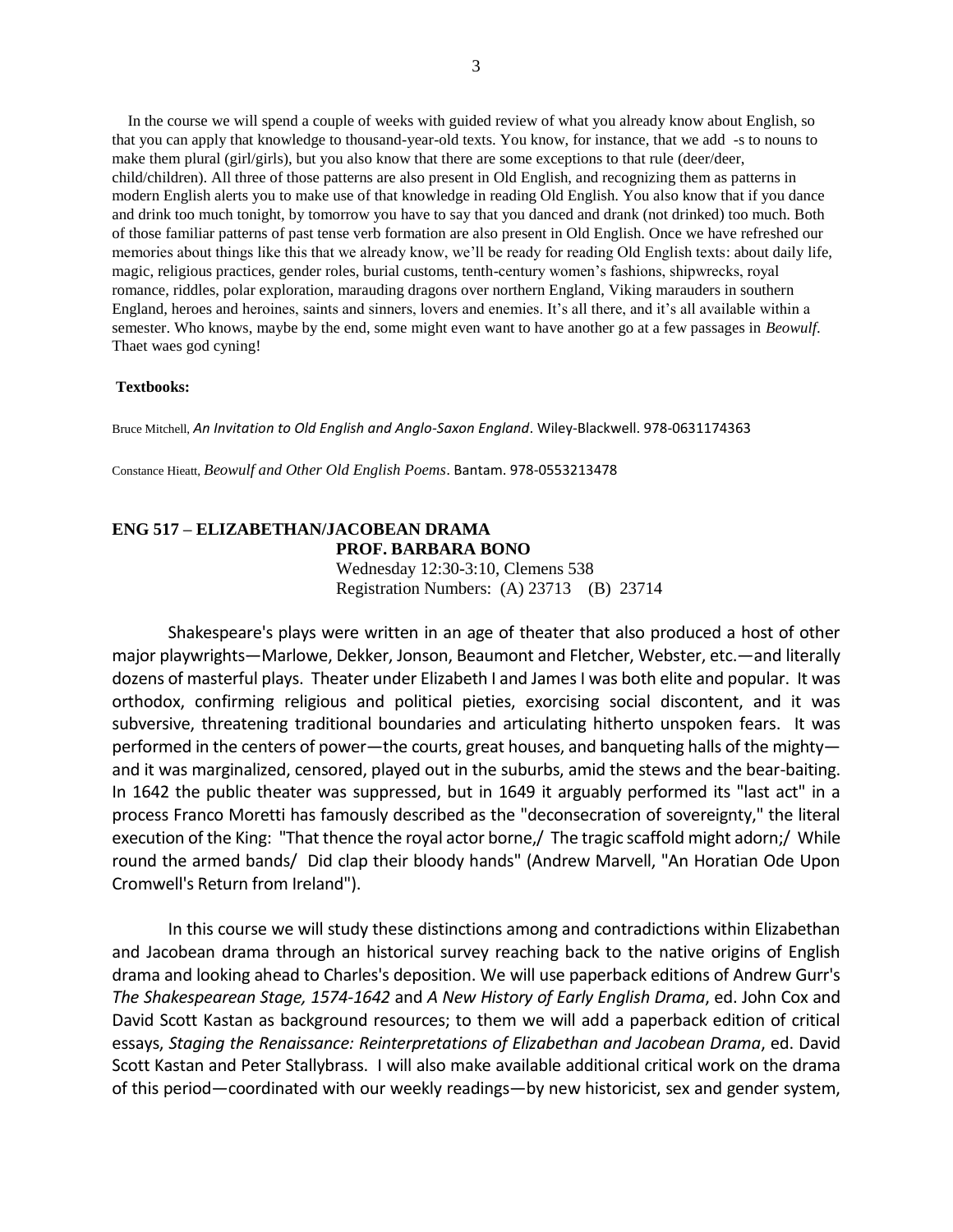and cultural materialist critics such as Catherine Belsey, Michael Bristol, Karen Coddin, Walter Cohen, Frances Dolan, Jonathan Dollimore, Margaret W. Ferguson, Susan Frye, Marjorie Garber, Jonathan Goldberg, Stephen Greenblatt, Richard Helgerson, Jean Howard, Katharine Eisaman Maus, Louis Adrian Montrose, Stephen Mullaney, Gail Kern Paster, Phyllis Rackin, Valerie Traub, Frank Whigham, and others. Our primary texts will be the works of Shakespeare and *The Norton Anthology of English Renaissance Drama* (2002).

Our focus will be on certain specific historical and symbolic moments in the history of the early modern English theater as a way of establishing the central cultural importance of the drama, frequently with an implied or explicit Shakespearean comparison. Thus we will begin by discussing the "place" of the early modern English drama through studying how it negotiates its limits, "beating the bounds" of the regional city or town in the medieval cycle plays, renegotiating those limits in royal entry pageantry and a play such as Shakespeare's *Measure for Measure* (1604), written shortly after James's entry into London as King. We will read John Lyly's court-centered *Endymion* (1588) as a heightened dramatic example of the "cult" of Elizabeth, erected against a background of royal pageantry, fetishizing her virginity against the Spanish threat, and compare Shakespeare's *A Midsummer Night's Dream* as a self-conscious remembering and displacement of that fantasy. We will study those early blockbusters of the purpose-built public theater, Thomas Kyd's *The Spanish Tragedy* (c. 1586) and Christopher Marlowe's *Dr. Faustus* (c. 1592), as examples of the frustrate rising social energy of those two doomed roommates, and analogize them to the early success of Shakespeare's outrageous *Titus Andronicus* and charmingly evil and monstrous Machiavel in *Richard III* (c. 1592-93), and the combined threat posed by the sexualized woman and the envious subaltern in the anonymous *Arden of Feversham* (1592). We will review the good Machiavellianism, the positive historiography, of Shakespeare's second tetralogy of history plays (*Richard II* [1595], *1 Henry IV* [1597], *2 Henry IV* [1597-98], *Henry V* [1599]) as a prelude to discussing ways in which it is complemented and supplemented by a city-based model of production and reproduction in Thomas Dekker's *The Shoemakers' Holiday* (1599) and presages turn-of-the century anxiety culminating in plays such as *Julius Caesar*(1599) and *Hamlet* (1600-1602), and in the Essex rebellion (1601) and the death of the old Queen (1603).

James's tragicomic accession at the end of 1603 (that "Wonderfull Yeare," as Dekker suggestively titles it in his pamphlet) will form the occasion for us to read Ben Jonson's *The Alchemist* (1610) as a self-conscious look backward at the dominating passions of the Elizabethan age, their dramatic expression, and their commercial renegotiation in the seven years "sin' the king came in" (1.2.165). It will also be the occasion for us to return strongly to the issues of gender and sexual politics in transvestite comedies such as Shakespeare's *Twelfth Night* (1599) and Thomas Dekker and Thomas Middleton's *The Roaring Girl* (1610) and domestic tragedies such as Thomas Heywood's *A Woman Killed with Kindness* (1603), Shakespeare's *Othello* (1603-1604), John Webster's *The Duchess of Malfi* (c. 1613), and the first female-authored play in English, Lady Elizabeth Cary's closet drama, *The Tragedy of Mariam* (1613). Finally, it will provide us with the occasion to speculate on the increasing difficulty of government and surveillance (John Marston's *The Malcontent* [1604] and Shakespeare's *Measure for Measure* [1604]), of holding together a kingdom "unified" from two formerly independent states and committed to a policy of irenic marital diplomacy abroad (Shakespeare Scottish play, *Macbeth* [1605-1606] read against Ben Jonson's *Masque of Queens*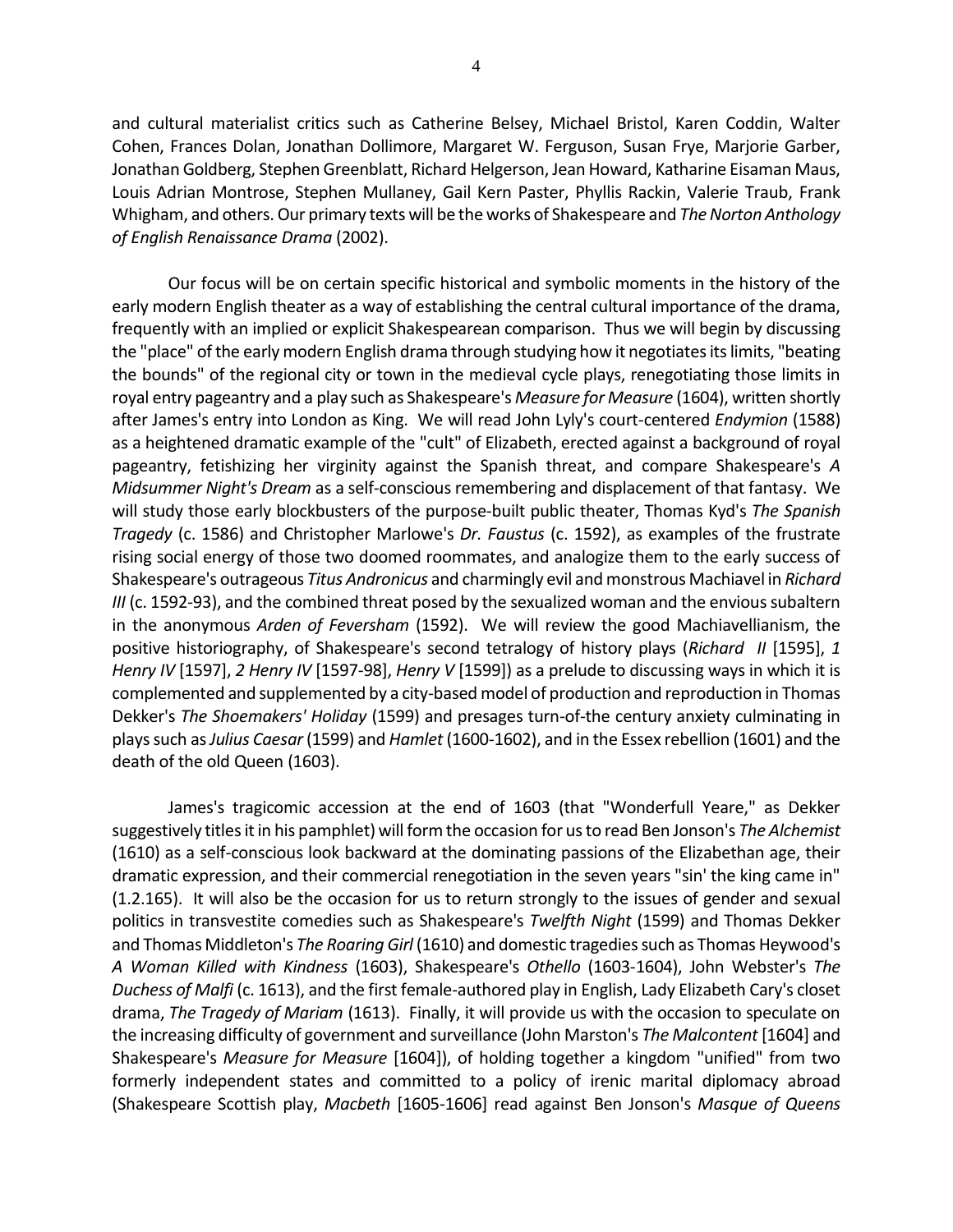[1609], or tragicomedies by Beaumont and Fletcher such as *Philaster* [1608-1610]), and of unifying an audience sensibility riven by distinctions of belief systems and class (Beaumont's *The Knight of the Burning Pestle* [1607-1610]).

Pace and format will be contractually determined between the instructor and the individual student, depending upon the student's background for the work, graduate program, and section choice (A or B). One likely "A" format is brief bi-weekly response papers, a critical review, and either an extended seminar paper or a briefer mock-conference presentation. If you have questions, contact me (bbono@buffalo.edu) and we'll talk about how this course fits into your plans.

# **ENG 539 – 20TH CENTURY AMERICAN LITERATURE: GROTESQUE MODERNISMS PROF. WILLIAM SOLOMON** Tuesday 3:30-6:10, Clemens 538

Registration Numbers: (A) 23715 (B) 23716

This seminar will examine the pivotal role played in ("high" and "late") modernist writing by grotesque aesthetic strategies. A range of critical or theoretical perspectives are currently available in regard to images of corporeal mutilation and somatic pain, and we will seek to apply several of these to literary artifacts produced in the U.S. in the period extending from the 1910s to the 1950s. A crucial dimension of our inquiry will be the debt such affectively-charged rhetorical undertakings owed to popular forms of American entertainment such as blackface minstrelsy, burlesque, vaudeville, the "freak" show, the circus, as well as slapstick film. We will also analyze the penchant of assorted modernist writers for grotesque figurations as a manifestation of changing attitudes toward the organic body's relation to machine technology, as well as a symptom of increasing preoccupations with the complexity of racial and sexual identities. Additional topics will include the politics of the spectacle, the promise of a comic modernism and correlative exploration of the subversive potential of laughter, the interplay between the gigantic and the miniature, the impact of urbanization and industrialization on everyday life, as well as the relays between abjection and amusement, horror and humor in twentieth-century cultural practice.

Authors will include the following: Stephen Crane, Eudora Welty, Nathanael West, William Faulkner, Jean Toomer, Henry Miller, Djuna Barnes, Flannery O'Connor, Mina Loy, Thomas Wolfe, Katherine Anne Porter, Carson McCullers, George Schuyler, Sherwood Anderson, and James Agee.

Critical theorists will include among others the following: Viktor Shklovsky, Mikhail Bakhtin, Peter Stallybrass and Allon White, Julia Kristeva, Georges Bataille, Gilles Deleuze and Felix Guattari, Susan Stewart, Bill Brown, Eric Lott, and Rachel Adams.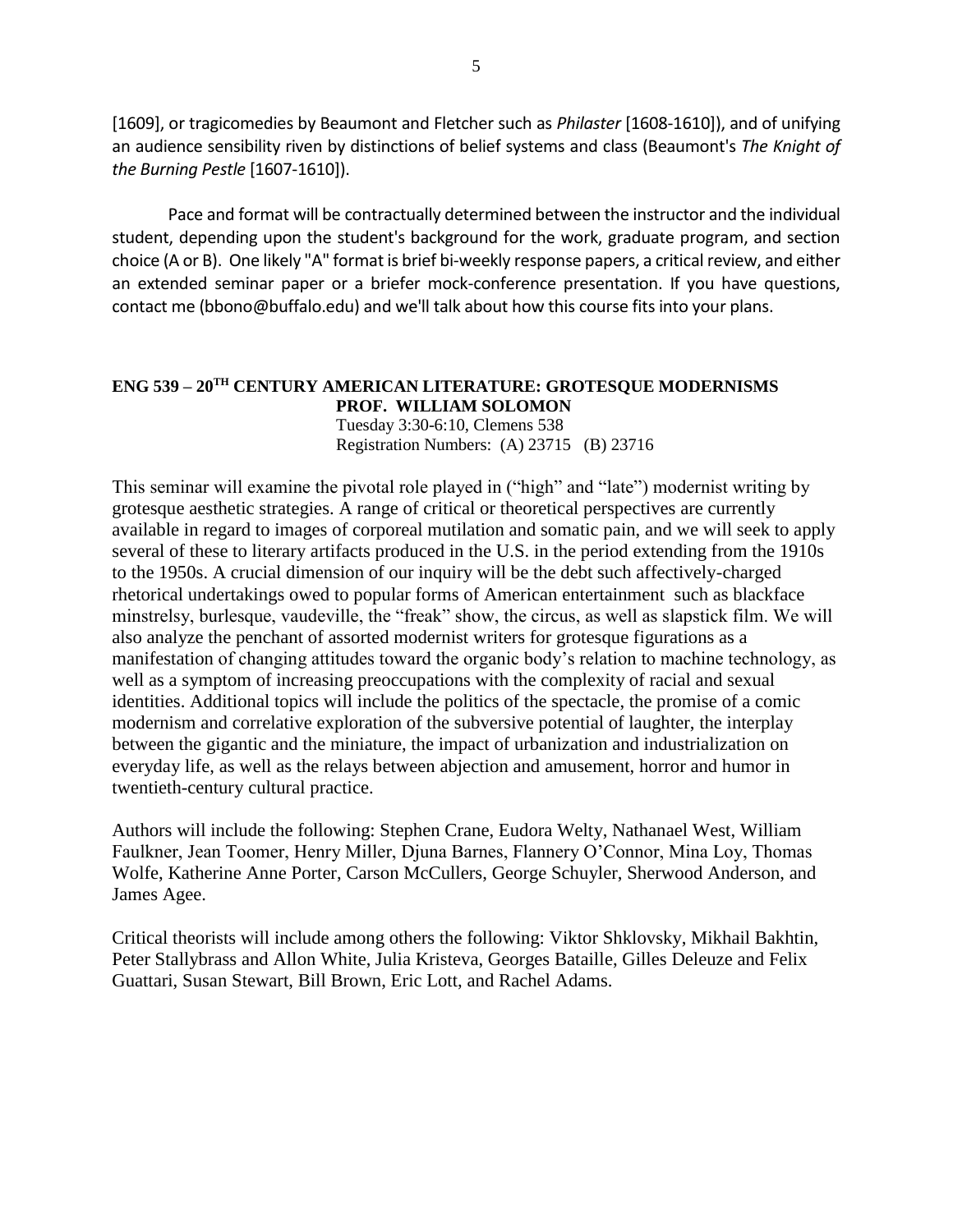## **ENG 547 – CREATIVE WRITING FICTION WORKSHOP & COLLOQUIUM PROF. DIMITRI ANASTASOPOULOS** Thursday 7:00-9:40 p.m., Clemens 1032 Registration Number: 21885

## **ENG 549 – CREATIVE WRITING POETRY WORKSHOP & COLLOQUIUM**

## **PROF. MYUNG MI KIM**

Thursday 7:00-9:40 p.m., Clemens 538 Registration Number: 21886

In this unique Colloquium course, we will examine a broad array of aesthetic techniques deployed in poetry and fiction in order to explore and reassess questions of genre to which we've become anaesthetized. Specifically, we will think through what function the concept of genre performs, what kinds of writing activity genre allows us to pursue, and how mobilizing the question of genre itself may help writers foster innovative sites of practice.

Predominantly exploratory in nature, the Fall Writing Colloquium is designed to investigate the limits and boundaries of poetry and fiction by negotiating three interrelated spheres of activity:

1) sharing student projects in writing

2) reading a wide range of texts in order to become familiar not only with contemporary writing, but also critical and theoretical concepts that will augment writing practice

3) participating in several Colloquia sessions during which the two sections of the class will meet to prepare for and discuss visits by an exceptional roster of writers: poets, novelists, short story writers, and writers of cross-genre and inter-genre forms.

#### **ENG 547: Fiction Writing Colloquium**

Students who are currently working on projects in fiction are invited to register for ENG 547 with Prof. Dimitri Anastasopoulos.

## **ENG 549: Poetry Writing Colloquium**

Students who are currently working on projects in poetry are invited to register for ENG 549 with Prof. Myung Mi Kim.

**ENG 563 – AUTISTRY**

## **PROF. JOSEPH VALENTE**

Thursday 3:30-6:10, Clemens 538 Registration Numbers: (A) 23717 (B) 23719

Because story telling represents one of the most profoundly social practices in which human beings of all cultural backgrounds participate, the recent explosion in autobiographies, memoirs and self-profiles composed by subjects on the autistic spectrum casts, or should cast, significant doubt upon the widespread popular and scientific assumption that the essence of ASD (autistic spectrum disorder) resides in a hardwired hence incurable social incapacity or disconnection. Beginning with a critique of the cognitive, neurological and genetic evolutionist construction of autism that promote the social dysfunction thesis (theory of mind, Kohler's phenomena, weak central coherence etc.), my course,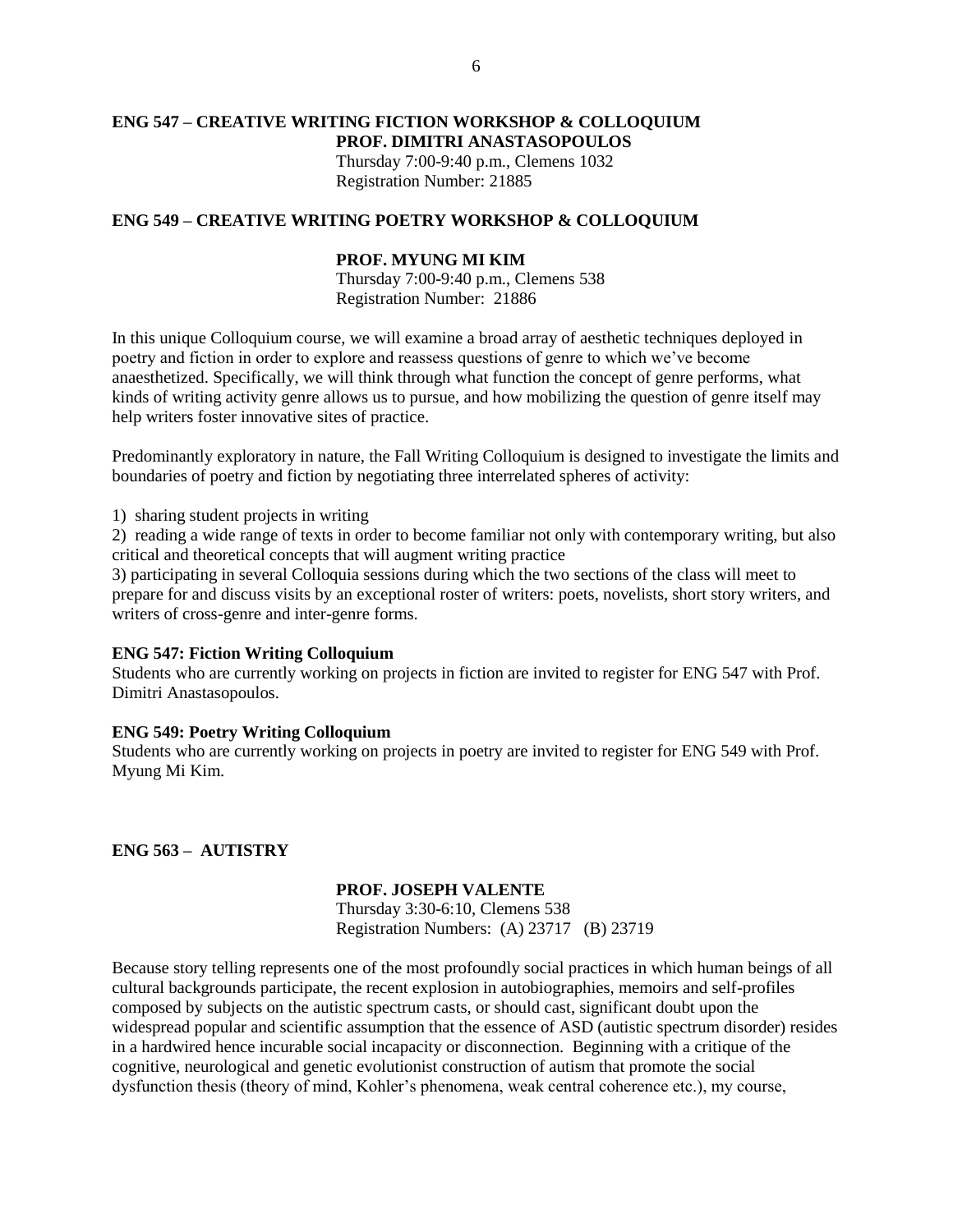"Autistry," will examine the formal, thematic and stylistic features of recent, quasi-canonical autistic lifewriting, with an eye to determining

- a) how social difference s, rather than social deficits, may be understood to define the autistic condition
- b) what the sources—sensory, cognitive, hermeneutical—of those social differences might be
- c) how biopolitical norms act to transform those differences into real social disabilities, while simultaneously underwriting the theories of autism that define it as innate, inherited and irremediable
- d) what often stymied creative potential those social differences comprise

Taken in aggregate, the personal and developmental narratives to be studied indicate that autism manifests not in socio-symbolic default but in alternative modes of semiotic production and reception, an expressive/interpretive divergence from neurotypical norms not unrelated to the difficult verbal and visual experimentation regularly prized in the aesthetic documents and artifacts of the last century. Hence the titular pun on "artistry".

In anticipation of the Psychoanalysis and Cognitive Disability Conference, to be organized by Professor Dean and myself here at UB, we will also be looking at some recent psychoanalytic interventions in the recent debates over the heterogeneous etiologies and potentials of autism.

# **ENG 583 – STUDIES IN CONTEMPORARY PHILOSOPHY AND POETICS: The Philosophy and Poetics of "Poetry"**

# **PROF. STEPHEN McCAFFERY**

Wednesday 12:30-3:10, Clemens 438 Registration Numbers: (A) 23723 (B) 23724

This course examines the 20th century interrelation of a western philosophic tradition with that of a parallel tradition in poetics, traditions that focus upon the mutating function and construction of "poetry" as a key concept, metaphor, and mythologeme in both discourses. How does Heidegger's notion of "poetry" differ from Charles Bernstein's? Why is "poetry" variously considered the supreme communicating vessel and a sovereign non-communication? What links both philosophic and poetic desire to the notion of the sacrificial? These and related questions are examined in a range of philosophic readings including Heidegger, Kristeva, Levinas, Bataille and Baudrillard. Such philosophic positions are analyzed and read against a parallel series of poetic theories that similarly invest the notion of "poetry" in a variety of destinies and purposes. Included, among others, are Robert Duncan, Charles Olson's radical fusion of the body and language, Paul Celan and the fate of poetry after Auschwitz, Denise Levertov on organic form and theories by two contemporary poets: Lyn Hejinian and Charles Bernstein.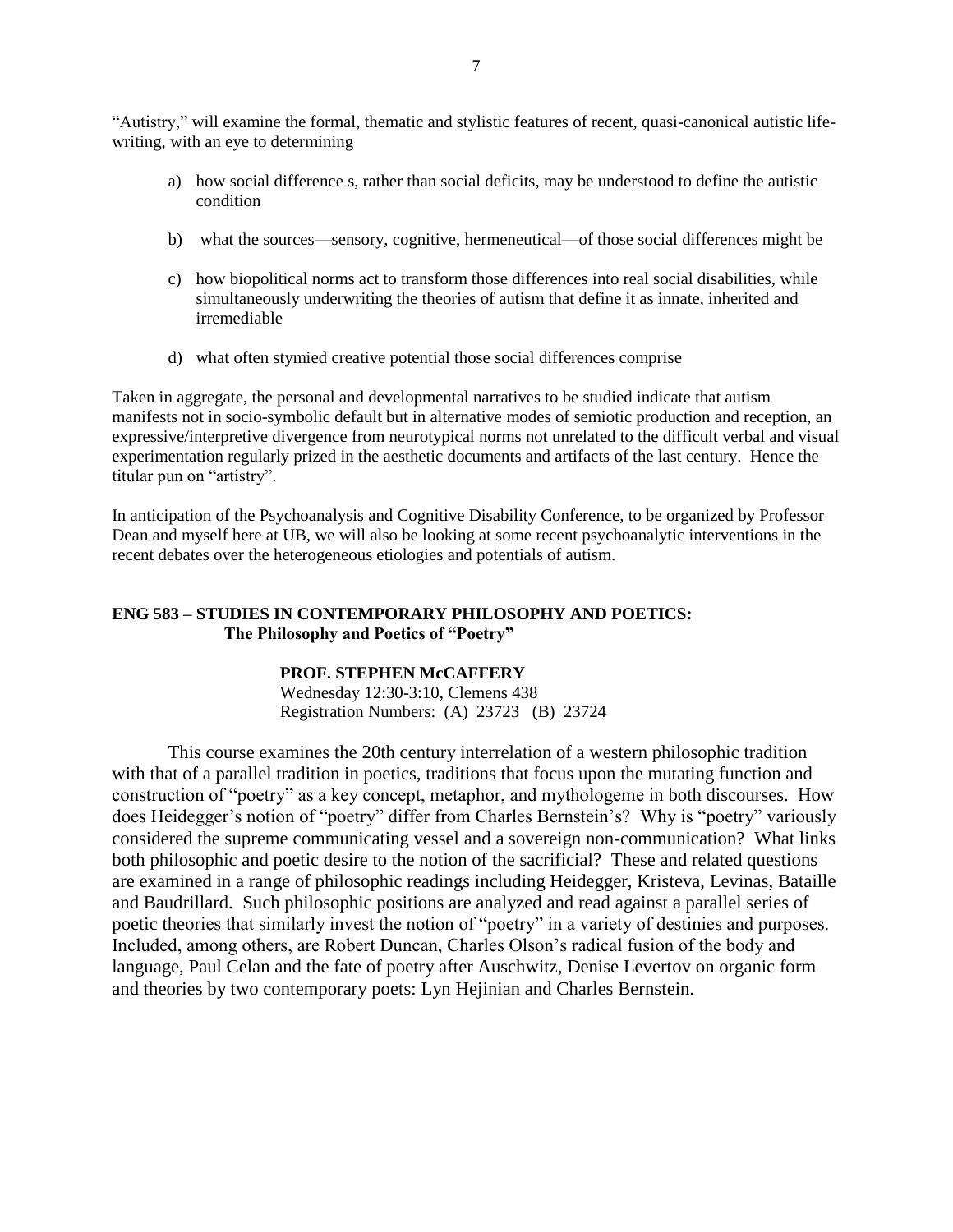### **ENG 586 – CULTURAL STUDIES: The British Tradition**

## **PROF. DAVID SCHMID**

Friday 3:30-6:10, Clemens 538 Registration Numbers: (A) 20987 (B) 20988

In an essay entitled, "Always Already Cultural Studies: Academic Conferences and a Manifesto," Cary Nelson argues presciently that "of all the intellectual movements that have swept the humanities in America since the seventies, none will be taken up so shallowly, so opportunistically, so unreflectively, and so ahistorically as cultural studies." Nelson goes on to describe the "casual dismissal" of the history of cultural studies as "an interested effort to depoliticize a concept whose whole prior history has been preeminently political and oppositional." As an antidote to the ignorance and opportunism that has characterized too many appropriations of cultural studies in the U.S., Nelson recommends that "people who comment on or claim to be 'doing' cultural studies ought at least to familiarize themselves with the British cultural studies tradition." That is the purpose of this class. We will begin with the work of Richard Hoggart and Raymond Williams, and then continue with the multifaceted and seminal contributions of the 'Birmingham school,' paying due attention to some of the writers whose work has been especially influential on the British tradition of cultural studies, namely, Karl Marx, Friedrich Engels, Antonio Gramsci, Louis Althusser, and Roland Barthes. We will close out the seminar by discussing how to apply these materials to an analysis of the 1984-85 Miners' Strike through a reading of David Peace's novel *GB84* (2004) and Matthew Warchus' film *Pride* (2014).

# **Reading:**

- Althusser, Louis. "Ideology and Ideological State Apparatuses (Notes towards an Investigation)." *Essays on Ideology*. London: Verso, 1984. 1-60.
- "Antonio Gramsci (1891-1937)." *An Anthology of Western Marxism: From Lukács and Gramsci to Socialist-Feminism*. NY & Oxford: OUP, 1989.
- Centre for Contemporary Cultural Studies. *Culture, Media, Language: Working Papers in Cultural Studies, 1972-79*. London: Hutchinson, 1980. (selections)
- Centre for Contemporary Cultural Studies. *The Empire Strikes Back: Race and racism in 70s Britain*. London: Hutchinson, 1982. (selections)
- Franklin, Sarah, Celia Lury, and Jackie Stacey (eds). *Off-Centre: Feminism and Cultural Studies*. New York: HarperCollins, 1991. (selections)
- Gilroy, Paul. *There Ain't No Black in the Union Jack: The Cultural Politics of Race and Nation*. Chicago: U of Chicago P, 1991.
- Hall, Stuart. "Cultural Studies: Two Paradigms." *Culture, Ideology and Social Process*. Tony Bennett et al. (eds). London: Batsford, 1981. 19-39.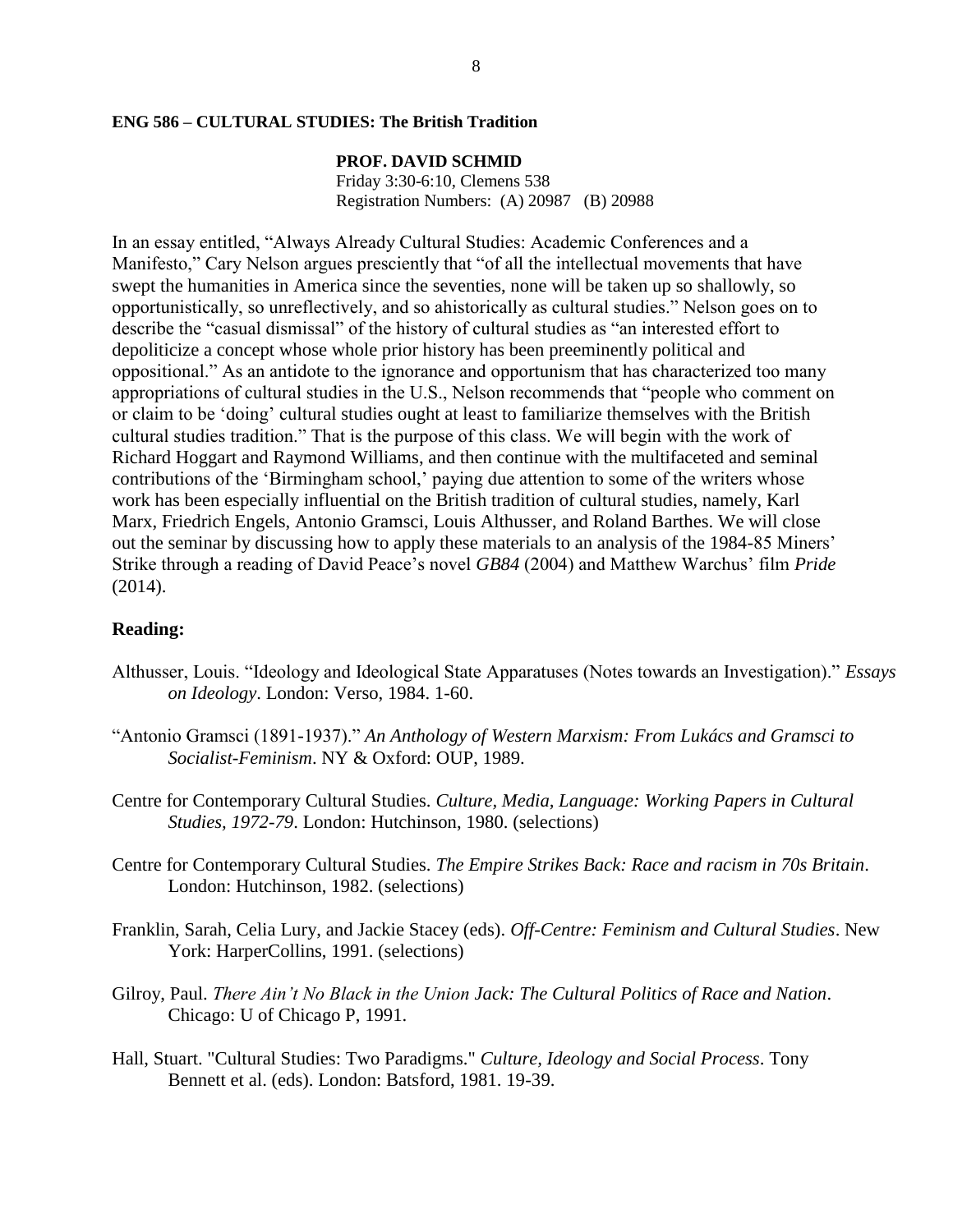Hall, Stuart, and Tony Jefferson (eds). *Resistance through Rituals: Youth Subcultures in post- war Britain*. London: Hutchinson, 1976. (selections)

Hebdige, Dick. *Subculture: The Meaning of Style*. London: Routledge, 1979.

Hoggart, Richard. *The Uses of Literacy*. Boston: Beacon, 1957. (selections)

*The Marx-Engels Reader*. Ed. Robert C. Tucker. NY: Norton, 1972. (selections)

McRobbie, Angela. *Feminism and Youth Culture: From 'Jackie' to 'Just Seventeen.'* Boston: Unwin Hyman, 1991. (selections)

Peace, David. *GB84*. London: Faber & Faber, 2004.

*Pride*, dir. Matthew Warchus (2014).

Williams, Raymond. *Culture And Society: Coleridge to Orwell*. London: The Hogarth Press (1958), 1987. (selections)

Williams, Raymond. "Culture is Ordinary." *Studying Culture: An Introductory Reader*. Ed. Ann Gray & Jim McGuigan. London: Edward Arnold, 1993: 5-14.

Williams, Raymond. *The Long Revolution*. London: Penguin Books, 1961. (selections)

Women's Studies Group. *Women Take Issue: Aspects of Women's Subordination*. London: Hutchinson, 1978. (selections)

# **Requirements:**

Students taking the class extensively are required to write a series of short (2-3 page) reading responses and a 5-7 page mid-term paper. Students taking the class intensively are also required to write a 20-25 page research paper.

# **ENG 599 – PRACTICUM IN TEACHING**

**PROF. ALEX REID** Monday 12:30-3:10, Clemens 538 Registration Number: 17571

This course is designed to support and develop TA pedagogy in the composition program at UB. The course will examine foundational and contemporary scholarship and research in rhetoric and composition that addresses first-year composition pedagogy. The course will serve as a forum for the discussion of classroom practices and issues as they arise during the semester and situate those discussions within the context of composition theory. We will investigate the historical development of first-year composition, the current debates regarding such courses, and the potential futures of writing instruction.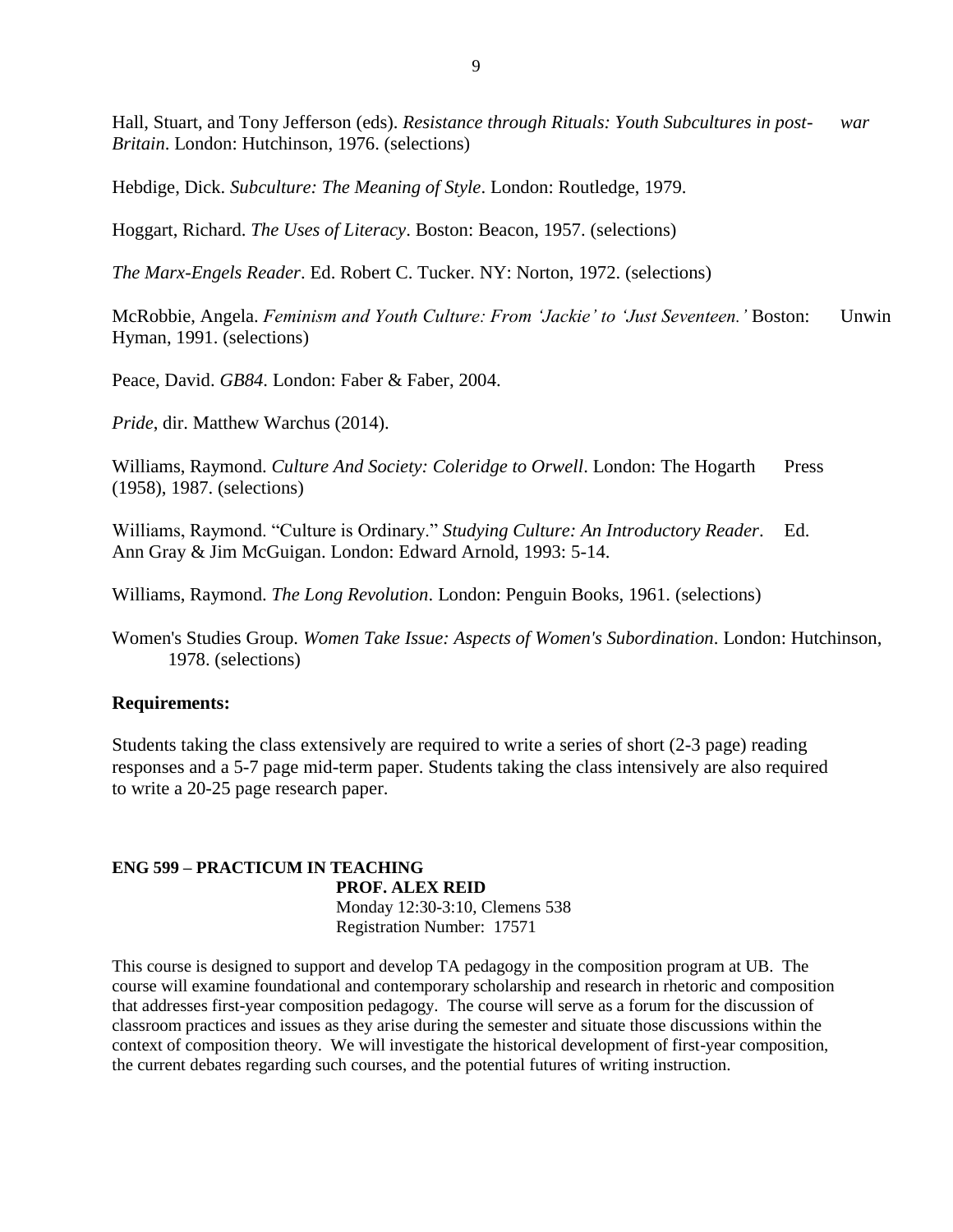Extensive students will be required to write reading responses (including the review of a textbook or scholarly article), a teaching statement (useful as you build an application dossier), and a syllabus. Students taking the intensive version will also write a research paper.

# **ENG 609 – DEMOCRATIC POETICS (STUDIES IN 19TH-CENTURY AMERICAN LITERATURE)**

#### **PROF. KENNETH DAUBER**

Monday 3:30-6:10, Clemens 436 Registration Numbers: (A) 21868 (B) 21869

"In all the world, who reads an American book?" So asked British wit, Sydney Smith, at the beginning of the nineteenth century. "Who," indeed? For as Smith seems to intuit, even as he evades any real recognition of that intuition, it is in response to a polis constituted on new grounds that American literature takes shape. To put it in brief, in answer to Smith's question lies the tale of the very foundation of an American ethics, politics, and aesthetics from its early years to at least the Civil War. What authority did American writers claim for their writing? What was their sense of their audience and its powers? By what criteria of understanding did they measure their achievements and failures? Who speaks for whom, who as an exemplum and who as a representative and who, even, in the loneliness of the expectation of no response at all? In major works of the century, we will examine the peculiar discourse of American writing, its odd call, to "Call me Ishmael," for example, or its peculiar injunction for readers "to assume what I assume," and the implications of such peculiar calling for the idea of American literature.

# **ENG 613 – THE PUBLIQUE - 18TH CENTURY**

## **PROF. DAVID ALFF**

Friday 12:30-3:10, Clemens 538 Registration Numbers: (A) 22426 (B) 22427

What made something "public" -- open to view, in print, or about everyone -- during the eighteenth century? This is the central question of our seminar's investigation of British society between the restoration of Charles II and the American Revolution. Together we will explore different ideas of publicity in the context of period writings and performances by Behn, Astell, Locke, Defoe, Addison, Pope, Montagu, Swift, Savage, and Hume. Alongside this primary literature we will read works of modern social theory that elaborate and revise the public concept, including classic studies by Jürgen Habermas, Hannah Arendt, Nancy Fraser, Michael Warner, and two critical anthologies produced by McGill University's "Making Publics" digital humanities project. These pairings should spark many questions for seminar discussion: what is the relation between eighteenth-century usages of the words "public/publique/publick" and the bourgeois public sphere that Habermas attributed to that period? To what extent did authors of the 1700s understand themselves to be participating in public discourse? Who do eighteenthcentury publics enfranchise and exclude, and upon what criteria? Methodologically, how do the keywords of cultural criticism facilitate and impede our access to history?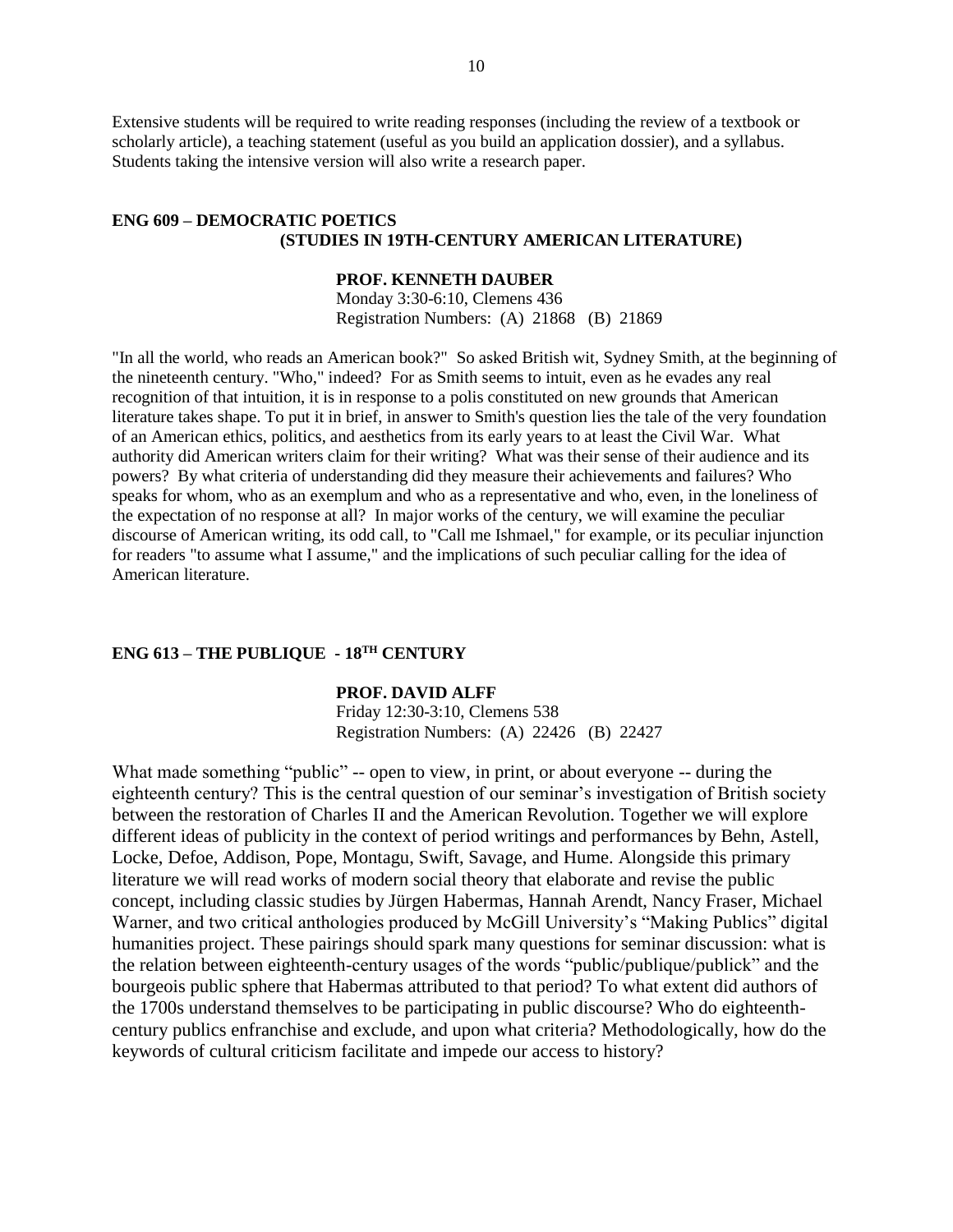Writing assignments will stress close engagement with course texts and fluency in genres of the academic profession. All participants will deliver a 15-minute presentation and submit four 2 page responses. Intensively-registered seminar members will write an article-length research paper. Prior exposure to eighteenth-century literature is neither required nor expected.

# **ENG 625 – NINETEENTH-CENTURY AFRICAN-AMERICAN LITERATURE**

# **PROF. JIM HOLSTUN**

Tuesday 12:30-3:10, Clemens 538 Registration Numbers: (A) 23725 (B) 23727

We'll survey African-American culture from 1773 to 1901, taking up a variety of genres: slave narratives, novels, poetry, oratory, and two collective projects (the slave rebellion, the "colored convention") considered as social and symbolic actions. We'll talk about

—African-Americans' reflections on slavery, abolition, Reconstruction, sex and gender, and capitalism,

—the role of publishing in abolitionist culture, and of white "gatekeepers" like Stowe and Child,

—white paternalism, black masculinity, and black female domesticity in the abolitionist slave narrative and novel,

—the invention of whiteness and white fear, the construction and reconstruction of white supremacism,

—Marx on the Civil War and marxist "history from below" (Du Bois, Genovese, Allen) on nineteenth-century African-American literature,

—Black American marronage, the black nationalist and emigrationist debates (Delany, Douglass, Whitfield),

—the miscegenation of novel and slave narrative, and

—the continuing importance of radical black Christianity as a liberation theology and theory of history.

We'll begin at the end, with Charles Chesnutt's *The Marrow of Tradition*, his 1901 novel about an 1898 white riot in North Carolina. Then we'll head back to Phyllis Wheatley's *Poems* (1773) and Olaudah Equiano's *Interesting Narrative*, his black Atlantic classic of 1789. We'll read David Walker's sensational and apocalyptic *Appeal to the Coloured Citizens of the World* (1829).

We'll read slave narratives, including Frederick Douglass's *Narrative of the Life* (1845) and excerpts from his later autobiographies; and Harriet Jacobs's *Incidents in the Life of a Slave Girl* (1861); Sojourner Truth's strange account of New York slavery, evangelism, and public self-fashioning in *Narrative* (1850), her published scrapbook, *The Book of Life*  (1884), and some recorded speeches; and the *Narrative of the Life and Adventures of Henry Bibb, An American Slave, Written by Himself* (1849-50). We'll also read from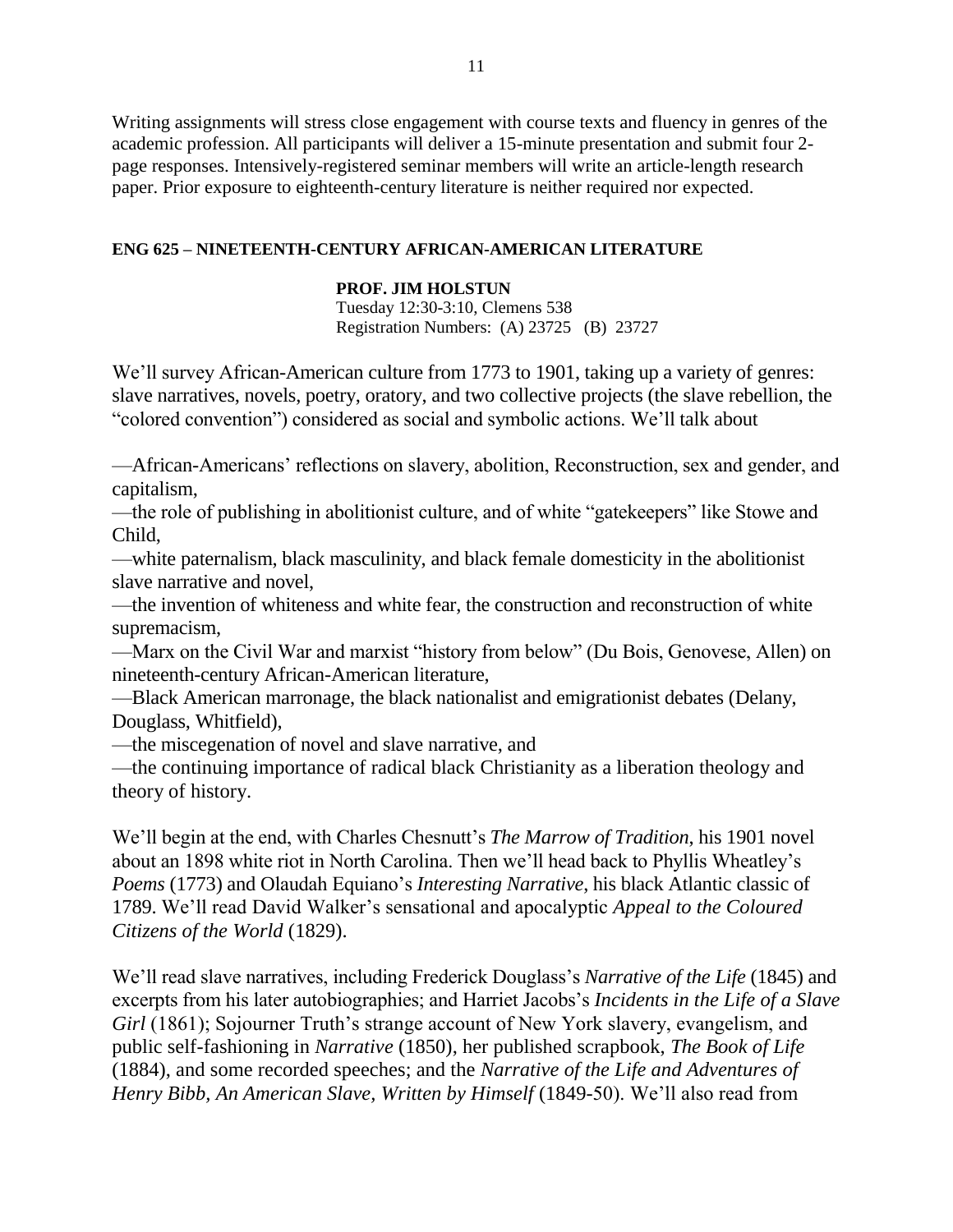some of the many shorter, lesser known ex-slave reflections on slavery and Reconstruction collected in the late nineteenth and early twentieth centuries.

We'll do a unit on slave revolts, as narrated in fictional and non-fictional genres. We'll read Thomas Gray's *The Confessions of Nat Turner* (1831) and some related documents;

Martin Delany's *Blake* (1862), his novel about a hemispheric slave revolt, along with some of his political writings; and fictional accounts of shipboard revolt by Frederick Douglass (*The Heroic Slave*, 1852) and by token white Herman Melville (*Benito Cereno*, 1855, with excerpts from Greg Grandin's recent history of Melville's slave rebel prototypes). Two more novels: William Wells Brown on Jefferson's mulatto daughters in *Clotel* (1853); Harriet E. Wilson on free blacks amid Northern capitalism in *Our Nig: Sketches from the Life of a Free Black* (1859). Also Frances Harper's *Poems on Miscellaneous Subjects* (1854) and *Sketches of Southern Life* (1872).

In another unit, we'll take up antebellum Buffalo, including records of local African Americans resisting the Fugitive Slave Law (spawned by our own Millard Fillmore), Henry Highland Garnet's incendiary *Address to the Slaves of the United States of America, Buffalo, N.Y., 1843*, and the poetry of James Monroe Whitfield, Buffalo barber and radical abolitionist, particularly *America and Other Poems* (1853). In a collective project on a collective project, we'll edit together a webpage on Buffalo's 1843 *National Convention of Colored Citizens* as part of the *Colored Conventions* project at the University of Delaware. We'll talk about work in primary sources, including local records and African-American newspapers, and everyone will do a small research project (transcription and annotation, biographical, etc.

Focus on primary texts, with supplementary criticism, theory, and historical contexts, which will themselves frequently wiggle into primary texts. Books at the University Bookstore; reader at Queen City Imaging. You'll need to have particular editions so we'll all be on the page for discussion. We'll start with *The Marrow of Tradition* (Norton Critical Edition), then move back to Wheatley and Equiano (Penguin editions for each). Contact me in August for a listing of all specific editions and links to inexpensive used copies: [jamesholstun@hotmail.com.](mailto:jamesholstun@hotmail.com)

All students will write weekly response essays (an hour's work or so). Students taking the class extensively will also write a 600-word research essay. Professor Robert Levine of the University of Maryland (notable writer on Douglass, Delany, Whitfield, and others) will be speaking on campus in the fall, and perhaps also in our seminar, and I hope you'll participate in his visit. I'm happy to talk with you further about the course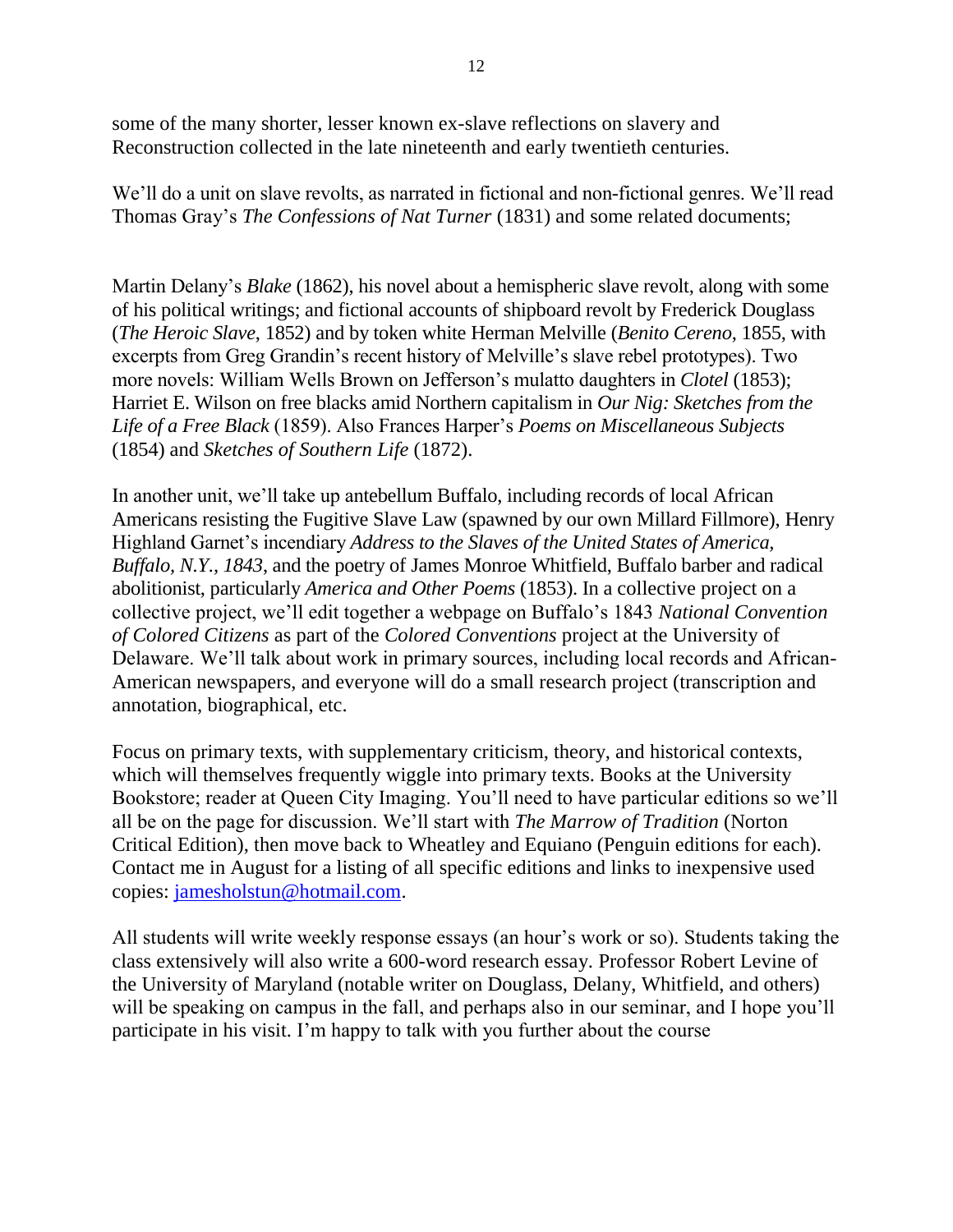## **ENG 645 – POSTMODERN FICTION AND INFORMATION CULTURE**

## **PROF. JOSEPH CONTE**

Wednesday 3:30-6:10, Clemens 436 Registration Numbers; (A) 21871 (B) 21872

The paradigm shift from analogue to digital culture should be acknowledged as a defining aspect of postmodernism. A complex dynamics of incommensurability arises in periods of technological overlap. In the Kuhnian model the new paradigm supplants the practices and forms of the old and renders them obsolete. But a model of remediation suggests that all new media refashion and sublimate old media. The incommensurability of print and digital media incites creativity in—and thus disturbs, but does not eradicate—the older, established forms of literature. Modulations in the form of the novel—the concept of what a "novel" might consist of, how its structure as a bound codex might be manipulated—are provoked by the introduction of digital media. While photography did not supplant painting in the nineteenth century, its capacity for documentary detail compelled the artist to reexamine the conventions of mimesis, challenge the genteel rules of subject matter and foreground the painterly medium of color and light. In the twentieth century broadcast television arises as literary fiction's dominant technological other. And yet TV's one-to-many delivery of infotainment to a passive audience instigated an interactive, plural and multimodal print fiction. The disturbing presence of broadcast and digital media has not made the novel disappear; rather, new media has made the most compelling fictions those that generate associative logic instead of the causal sequence of plot, parallel processing instead of serial in discourse, and multimodal design instead of the block print page. The reader's apprehension of the textual condition displaces the conduit metaphor of communication; reflexivity in the narrative dispels absorption in the text-world.

During the seminar, we'll alternate between readings of postmodern novelists who provocatively engage with the terms and conditions of information culture and theorists who invoke the surfeit of information and the hyperconnectivity that characterizes broadcast and digital media. We'll begin with writers who question the antagonistic relationship between literary fiction and television as the dominant mass media in the postwar period, including David Foster Wallace's "E Unibus Pluram: Television and U.S. Fiction" (1993) and "My Appearance" (1989); and Curtis White's *Memories of My Father Watching TV* (1998). Next we'll survey the advent of virtual reality (VR) in a selection of cyberpunk fiction including: Neal Stephenson's *Snow Crash*, which features a Hiro Protagonist whose digital avatar pursues a virus capable of infecting the cerebral cortex; Pat Cadigan's *Synners* (1991), in which the map of the mind becomes the territory of real space; and William Gibson's *Pattern Recognition* (2003), which delves into the post-Cold War world of multinational corporate communications. Richard Powers's *Plowing the Dark* (2000) switches between narratives that correlate the sensory deprivation of a hostage in an empty room in Beirut and the efforts of a Seattle-based group to project a virtual reality on the blank walls of "the Cavern." We'll finish with the Avant-Pop movement that splices the coruscations and convergences of the avant-garde and popular media culture in work by Larry McCaffery, Mark Leyner, Kathy Acker and Samuel R. Delany.

Our fiction readings will be informed by excerpts from a variety of critical and theoretical texts on information culture, virtual reality and digital media, including: Espen Aarseth, *Cybertext: Perspective on Ergodic Literature*; Sven Birkerts, *The Gutenberg Elegies*; Jay Bolter and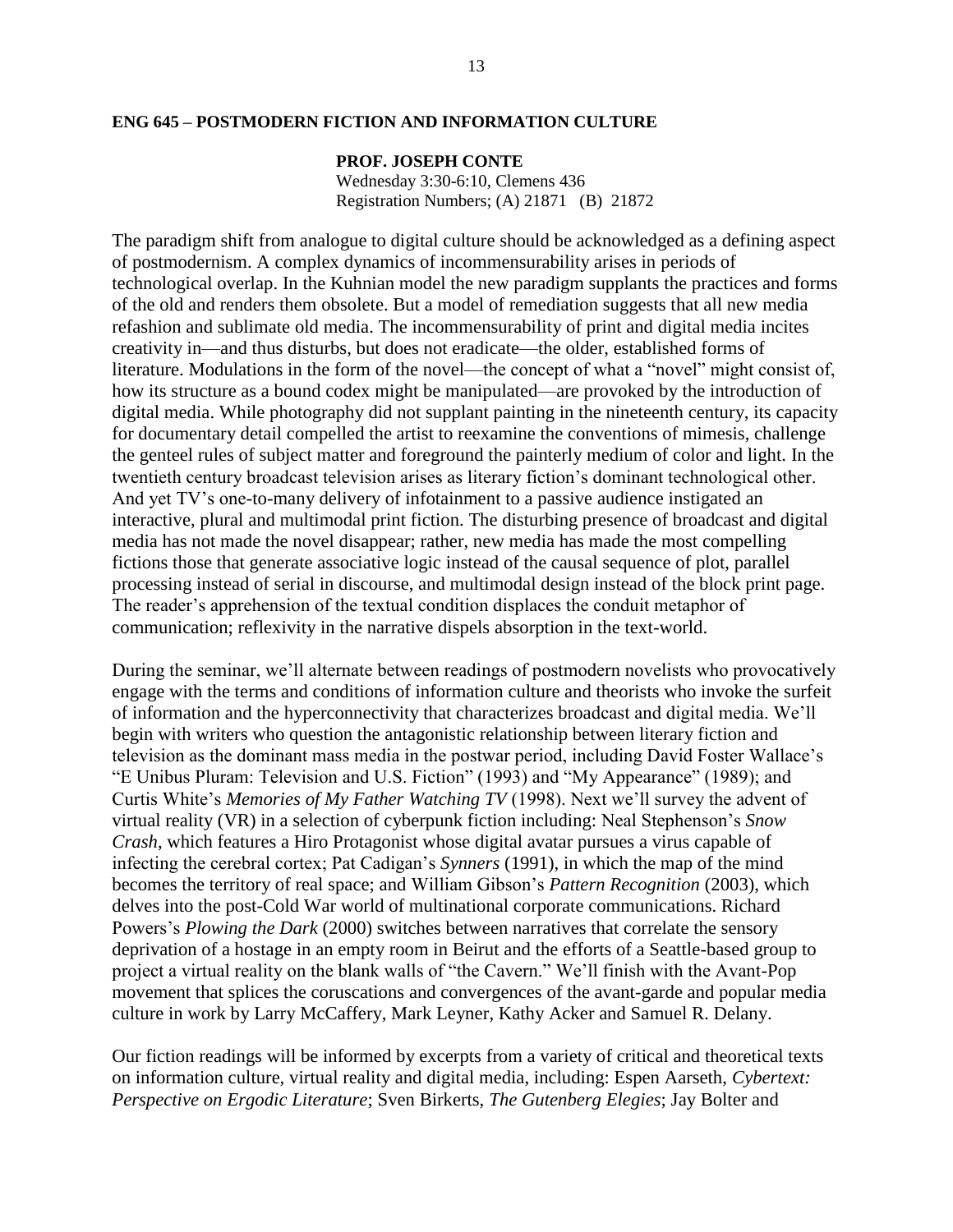Richard Grusin, *Remediation: Understanding New Media*; David Ciccoricco, *Reading Network Fiction*; Joseph Conte, *Design & Debris: A Chaotics of Postmodern American Fiction*; Jane Yellowlees Douglas, *The End of Books*; Peter Freese and Charles B. Harris, ed. *The Holodeck in the Garden: Science and Technology in Contemporary American Fiction*; Donna Haraway, "A Cyborg Manifesto: Science, Technology, and Socialist-Feminism in the Late Twentieth Century"; N. Katherine Hayles, *My Mother was a Computer: Digital Subjects and Literary Texts*; Friedrich Kittler, *Gramophone, Film, Typewriter*; Michael Joyce, *Of Two Minds: Hypertext Pedagogy and Poetics*; George Landow, *Hypertext 2.0: The Convergence of Contemporary Critical Theory and Technology*; Janet Murray, *Hamlet on the Holodeck: The Future of Narrative in Cyberspace*; William Paulson, *The Noise of Culture: Literary Texts in a World of Information*; Mark Poster, *What's the Matter with the Internet?*; Joseph Tabbi, *Cognitive Fictions*; and Paul Virilio, *The Information Bomb*.

Seminar participants who are registered intensively will be required to make a twenty-minute oral presentation and produce a twenty-page research paper.

# **ENG 653 – POLITICAL ETHICS**

#### **PROF. CHAD LAVIN**

Monday 3:30-6:10, Clemens 1032 Registration Numbers: (A) 24395 (B) 24396

This seminar will explore the interface of two distinct modes of reasoning – ethics and politics – in order to see how different terms for imagining and prescribing agency contribute to different ways of theorizing both problems and solutions. The first half of the seminar will look at canonical approaches to the relationship of ethics and politics, taking cues from abolitionist literature and the feminist mantra "the personal is political." The second half of the seminar will focus on sympathetic and critical approaches to what scholars have recently termed "the ethical turn" in political thought, in which in which complicated political issues surrounding climate change and economic inequality are addressed not by theorizing power or organization, but rather by rehabilitating a generosity that is presumed to precede a democratic agenda. Through this attention, the class will also attend to host of attendant distinctions between private and public, individual and collective, ideal and material, all toward the aim of examining the meaning and possibility of a truly political ethics.

Authors studied will include Thoreau, Emerson, Nietzsche, Foucault, Connolly, Singer, Butler, Rancière, and Critchley. Assignments will include class facilitation, a midterm paper, and a final seminar paper.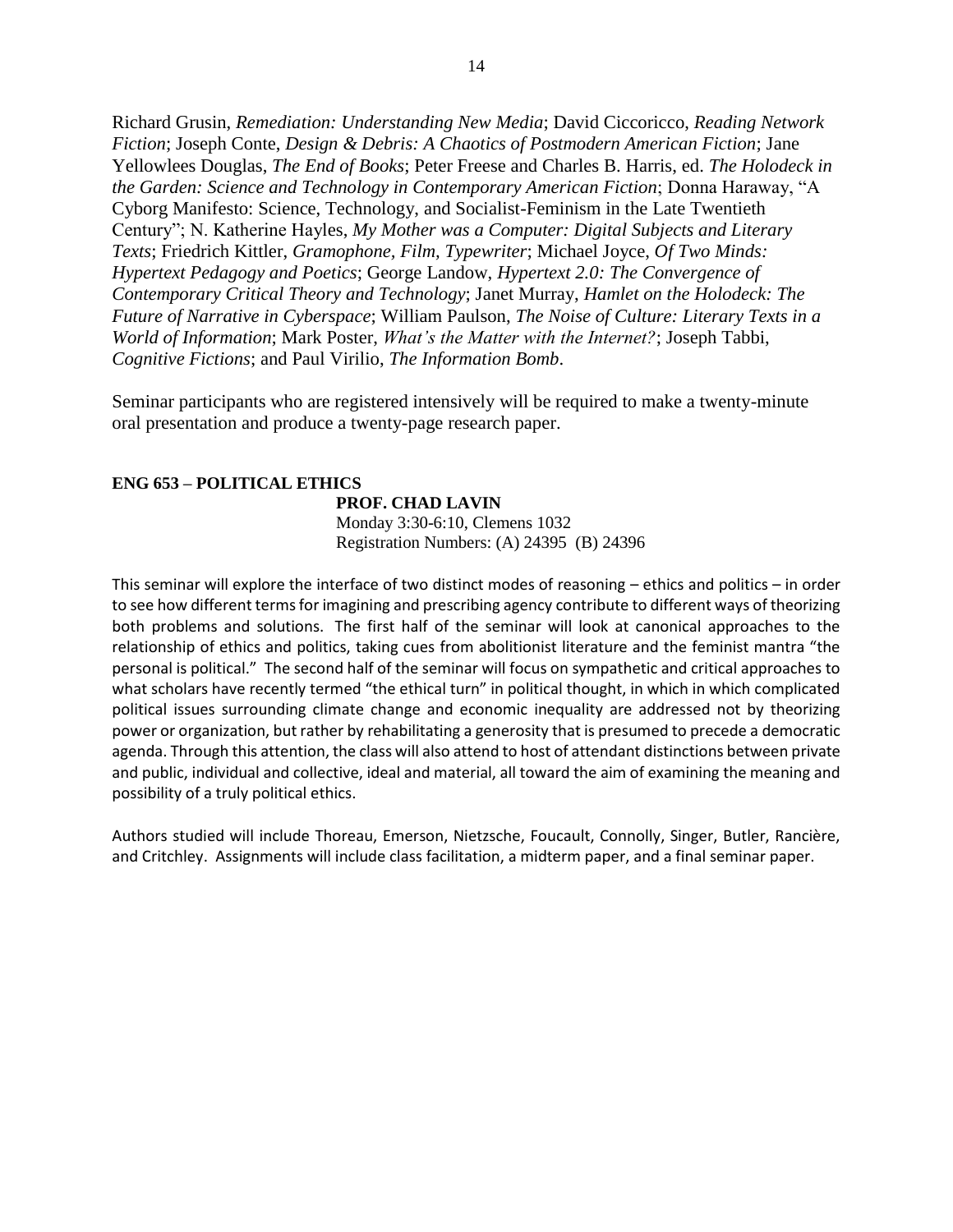# **ENG 679 – GENDER, NARRATIVE, EXPERIMENTATION: Punk, Pirate & Guerilla Girl Fictions**

#### **PROF. CHRISTINA MILLETTI**

Wednesday 7:00-9:40 p.m., Clemens 436 Registration Numbers: (A) 23744 (b) 23745

In Kathy Acker's novels, feminine characters range from high school students to cyborgs, from terrorists to pirates. The trajectory is significant: her protagonists resist political structures, literary conventions, as much as economic systems—what she calls apparatuses of "control." As she argues, realist narratives, in particular, are embedded with a normative order that manipulates readers' perceptions. It might be said that, for Acker, all narrative is political, inflected by questions of power.

Acker's writing attempts to interrupt conventions, invites readers to consider how their perceptions have been formed.

Our seminar will explore a range of narrative experiments and representational poses of the feminine as they appear in contemporary novels. In particular, we will consider in what ways fictional language can present opportunities to critically examine the work of power in language. We will think through how altered narrative forms can present the means for challenging political forces, both subtle and overt, with respect to questions of the feminine. And we will sift through the literary mechanisms writers have used to resist, shed light on, and challenge representations of the feminine. Embedded in this investigation are questions about the nature of representation itself: who is being represented, to whom, for what ends, and what the impact of that figuration is on readers.

If, as Clarice Lispector's narrator asserts in *Hour of the Star*—"everything begins with a yes"—then this seminar will consider what kind of action is possible through language, how writers "take action" through strategic linguistic mechanisms or figural representations, and what their various techniques accomplish (or fail to accomplish). Are there new points of insertion into the old problem of gender and genre?

The most significant portion of our course will examine contemporary narratives, though we will contextualize them with selected novels that are identifiable antecedents. Among the writers we will consider: Shelley Jackson—who will be a guest visitor to the seminar—Kathy Acker, kari edwards, Claire Messud, AM Homes, Rachel Hunter, Carole Maso, Lydia Davis, Claudia Rankine, Nell Zink, Lidia Yuknavitch, Alissa Nutting, Gertrude Stein, Virginia Woolf, Djuna Barnes, Angela Carter, and Clarice Lispector. Critical texts by: Maurice Blanchot, Luce Irigaray, Susan Suleiman, Helene Cixous, Judith Butler, Michel Foucault, J.L. Austin (among others).

Students will be encouraged to write creative, as well as critical, responses to assigned texts.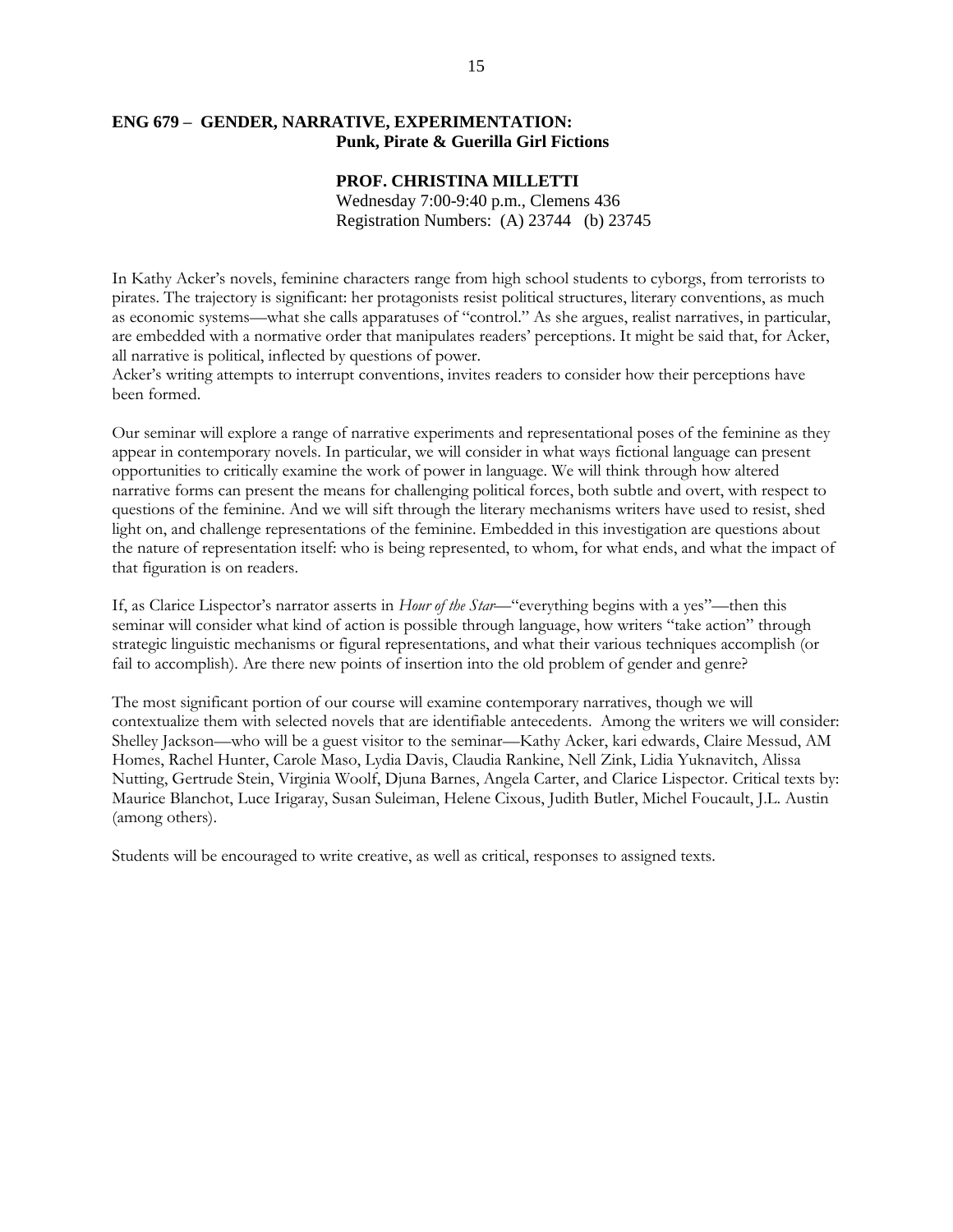## **ENG 680 – MYTHOLOGY: THE STRUCTURE OF RELIGIOUS NARRATIVE**

**PROF. DIANE CHRISTIAN** Wednesday 3:30-6:10, Clemens 610 Registration Numbers: (A) 23944 (B) 23945

"I have always preferred mythology to history. History is composed of truths which become lies, mythology of lies which become truths."

#### Jean Cocteau

"Mythology is somebody else's religion," Robert Graves wrote when organizing *The Larousse Encyclopedia of Mythology* in the 1950s. The Editors then refused to allow graves to include biblical material as mythological. They regarded biblical stories as religious history, not myth, thereby drawing Graves' pointed comment. What governed was belief in truth, distinguished from fiction. Appositely, the classic definition of myth is sacred narrative believed as true. Myth doubles as truth and lies, and Cocteau catches a complex evolutionary quality. Darwin's *Origin of the Species* and *The Descent of Man* are scientific sacred narratives, believed as true, just as *Genesis* is a religious sacred narrative believed as true. The problem is truth, unless one embraces Blake's proverb that "Everything possible to be believed is an image of truth."

This course will consider myths of origins and sexual organization from all over the world, sacred narratives from ancient and modern times. From the ancient world we'll look at Sumerian, Egyptian, Hebrew, and Greek myths particularly, and from the modern Dogon, Darwinian, Hopi, and Inuit. We'll use Barbara Sproul's *Primal Myths* which is organized according to geography, and a *Mythology* course book.

Methodologically we'll use Plato, Barthes' *Mythologies,* Bruce Lincoln's *Theorizing Myth,* and Walter Burkert's *The Origins of the Sacred.* We'll give some attention to the 2500 year-old debate about fiction and falsehood and the continuing issue of sacrifice. The central questions are where does the world come from, where are humans in it, and how do sex and violence figure in our story? We'll conclude with a 'new' animist myth from the circumpolar peoples—Jean Marlarie's *L'Alée des Baleines [The Whale Passageway].* Malaurie, a famed geomorphologist of rock and ethnographer of the Inuit, advances through living myth a scientific and animist theory of origin and human position.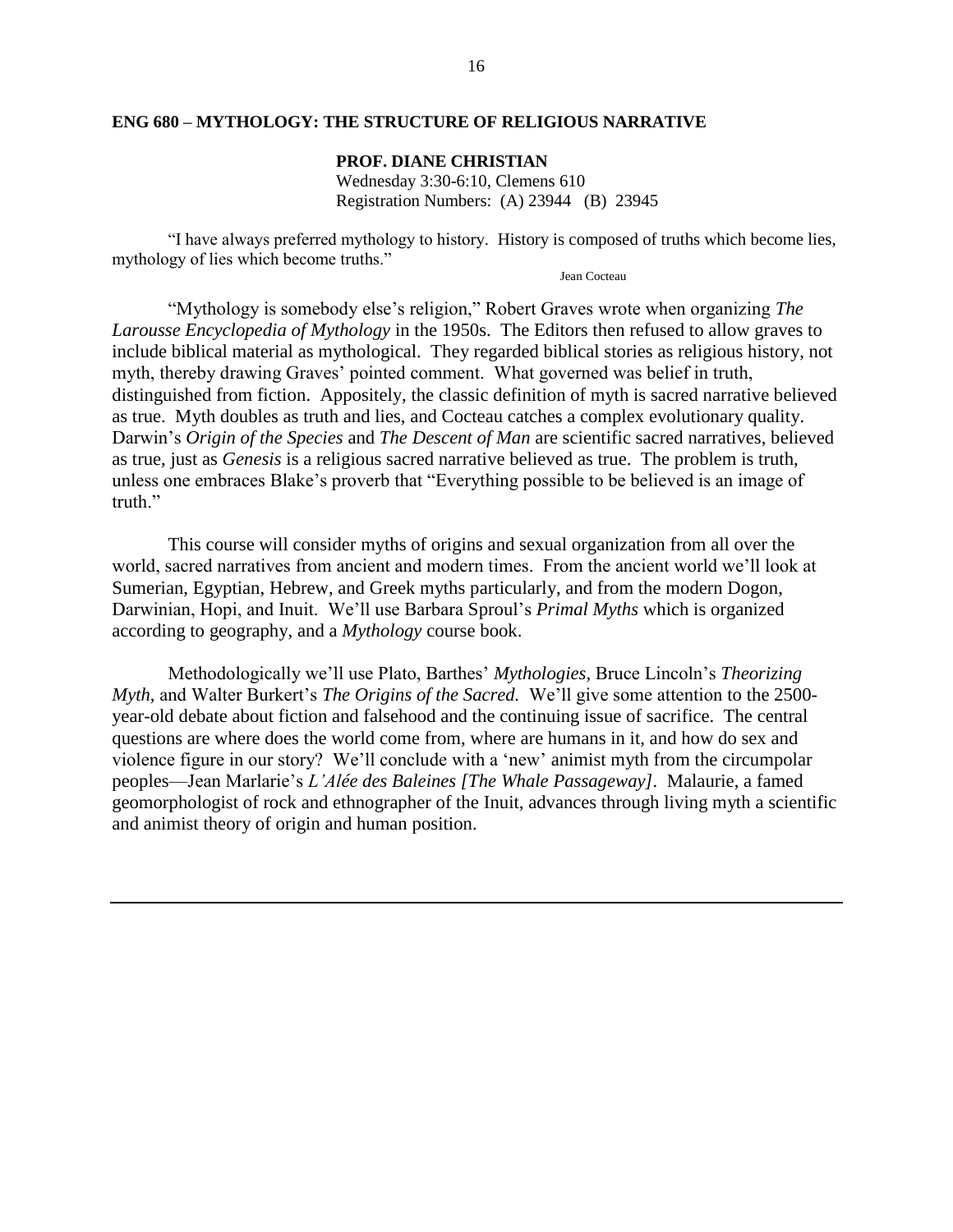# **SPRING 2016** ANTICIPATED SEMINARS

**ENG 524 – 18TH CENTURY LITERATURE** PROF. RUTH MACK

**ENG 528 – THE SOCIAL LIFE OF VICTORIAN PAIN** PROF. RACHEL ABLOW

**ENG 541 – 20TH CENTURY AMERICAN NOVEL** PROF. DIMITRI ANASTASOPOULOS

> **ENG 545 – SAMUEL BECKETT** PROF. DAMIEN KEANE

**ENG 548 – CREATIVE WRITING FICTION** PROF. NNEDI OKORAFOR

**ENG 550 – CREATIVE WRITING POETRY** PROF. MYUNG MI KIM

> **ENG 553 – EPIC** PROF. JEROLD FRAKES

**ENG 581 – AFRICAN AMERICAN LITERATURE** PROF. JANG WOOK HUH

> **ENG 584 – POETICS** PROF. JUDITH GOLDMAN

**ENG 585 – DIGITAL MEDIA & PEDAGOGY** PROF. ALEX REID

> **ENG 587 – EMILY DICKINSON** PROF. CRISTANNE MILLER